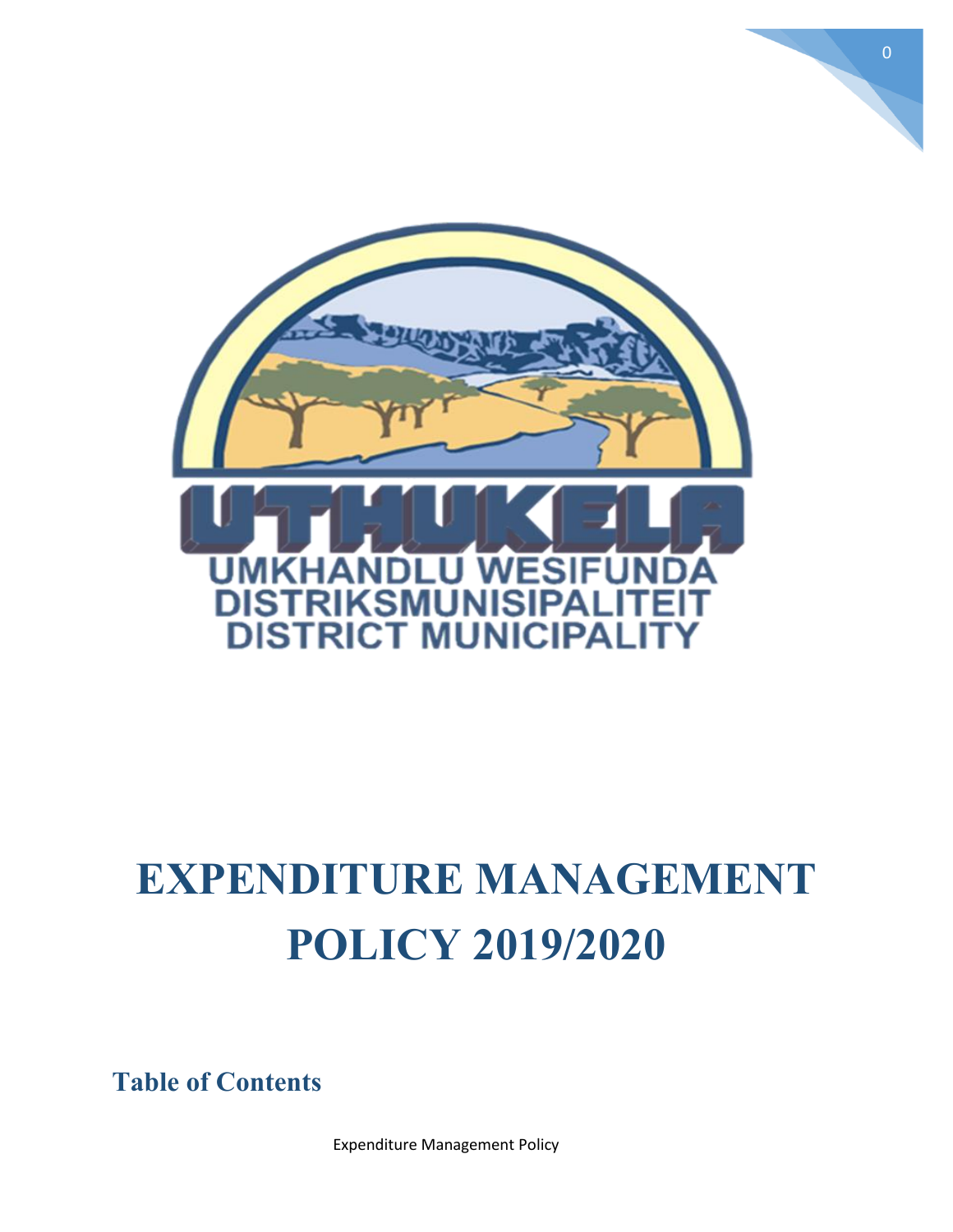

### 1. DEFINITIONS

### 2. INTRODUCTION

# 3. OBJECTIVE

#### 4. EXPENDITURE MANAGEMENT

# 4.1 Creditors

4.2. Interest on late payments

#### 4.3. Salaries, Wages and Allowances

# **1. DEFINITIONS**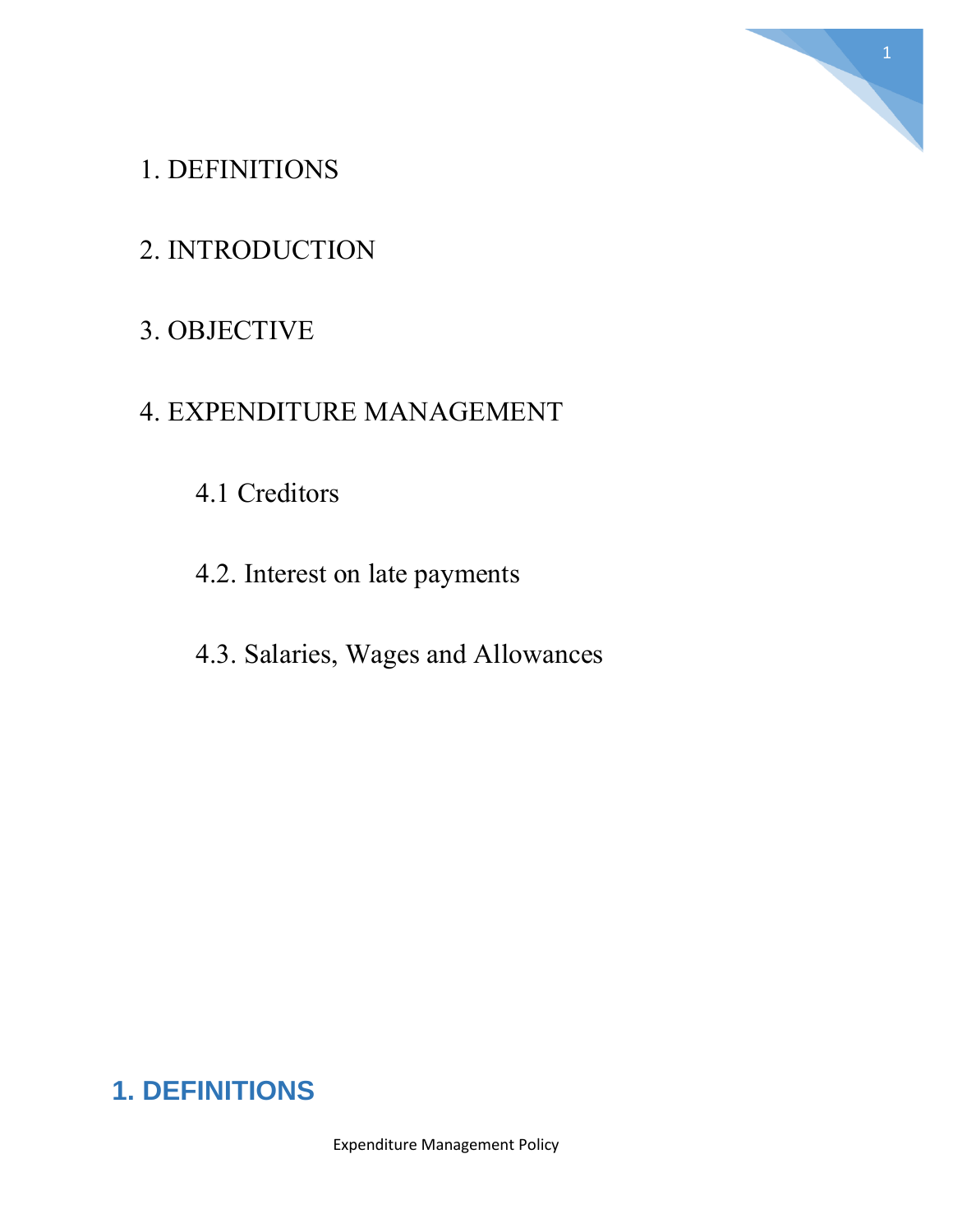

**"Accounting Officer"** means a person appointed in terms of section 82(l) (a) or (b) of the Municipal Structures Act; and also refers to the municipal manager of a municipality in terms of section 60 of the MFMA;

**"Chief Financial Officer"** means a person designated in terms of section 80(2) (a) of the MFMA;

**''Council''** means the municipal council of Uthukela District Municipality referred to in section 18 of the Municipal Structures Act;

**"Councillor"** means a member of council;

**"Creditor"** means a person to whom money is owed by the municipality;

**"Current year"** means the financial year, which has already commenced, but not yet ended;

**"Delegation"** means the power to perform a function or duty which is given to office bearer, councillor or staff members either in terms of section 59 of the MSA or section 79 of the MFMA;

**"Financial year"** means a twelve month period commencing on 1st July and ending on 30th June each year;

**"Fruitless and wasteful expenditure"** means expenditure that was made in vain and would have been avoided had reasonable care been exercised;

**"Municipality"** means the Uthukela District Municipality;

**"Official"** means –

• An employee of the municipality or municipal entity;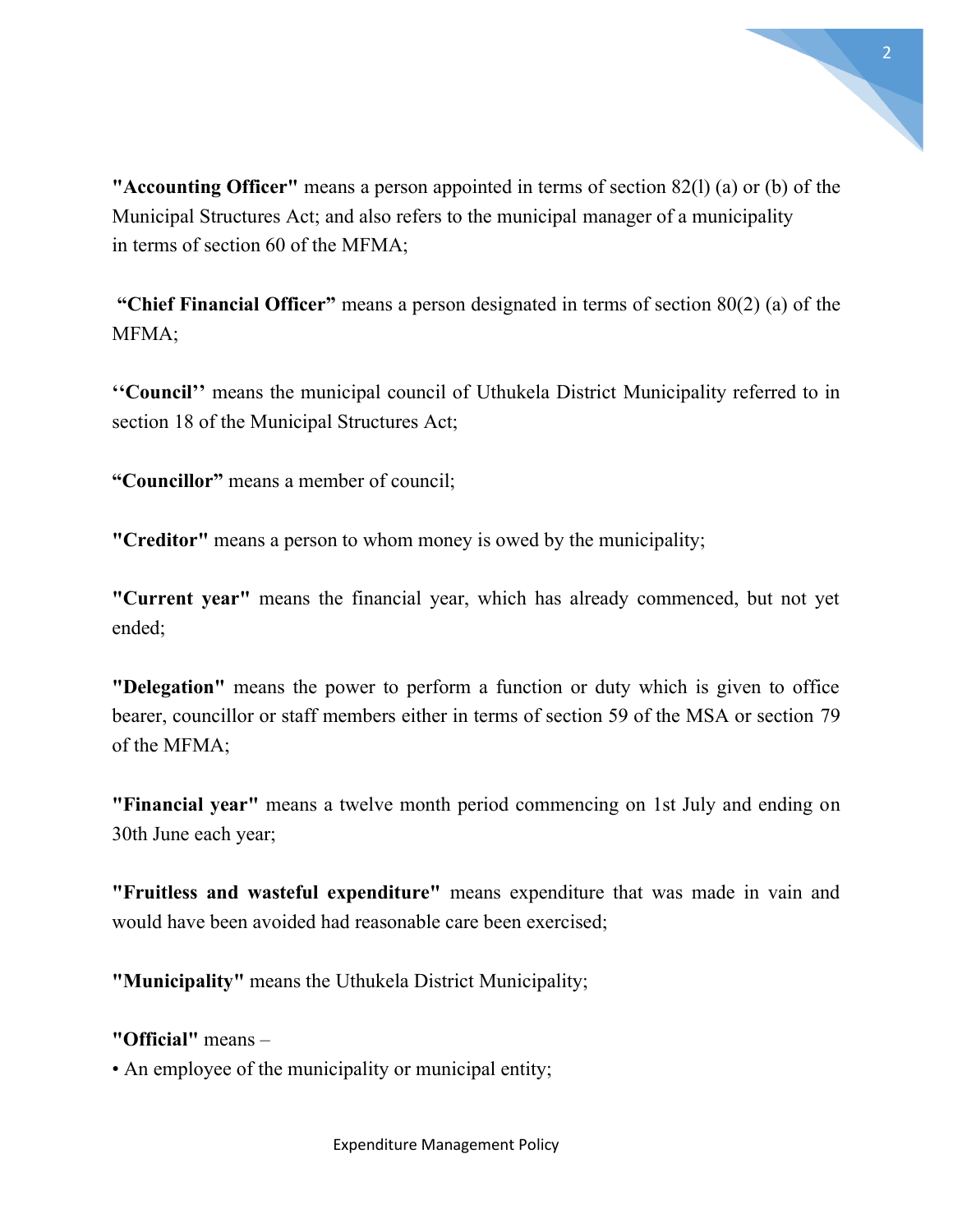• A person seconded to the municipality or municipal entity to work as a member of the staff of the municipality or municipal entity; or

• A person contracted by the municipality or municipal entity to work as a member of the staff of the municipality or municipal entity otherwise than as an employee;

**"Senior Manager"** means all officials reporting directly to the Accounting Officer as contemplated in sect 56 of the MSA;

**''Vote''** means one of the main segments into which a budget of a municipality is divided for the appropriation of funds for the different directorates of the municipality; and which specifies the total amount that is appropriated for the purposes of the directorate concerned

**''Vote holder''** means the senior manager to which the vote is assigned.

#### **2. INTRODUCTION**

The Municipal Finance Management Act, (Act 56 of 2003) provides the legislative framework within which any expenditure related transactions must take place. Section 11 of the Municipal Finance Management Act, (Act 56 of 2003) specifically provides the legislative framework for any withdrawals from any bank account in the name of UThukela District Municipality. The formulation of this expenditure policy was to ensure that the objectives of the MFMA as set out in section 2, is incorporated in the day to day administration of the municipality.

# **3. OBJECTIVE**

The objective of the Expenditure policy is to set out a framework for UThukela District Municipality in managing all expenditure related transactions.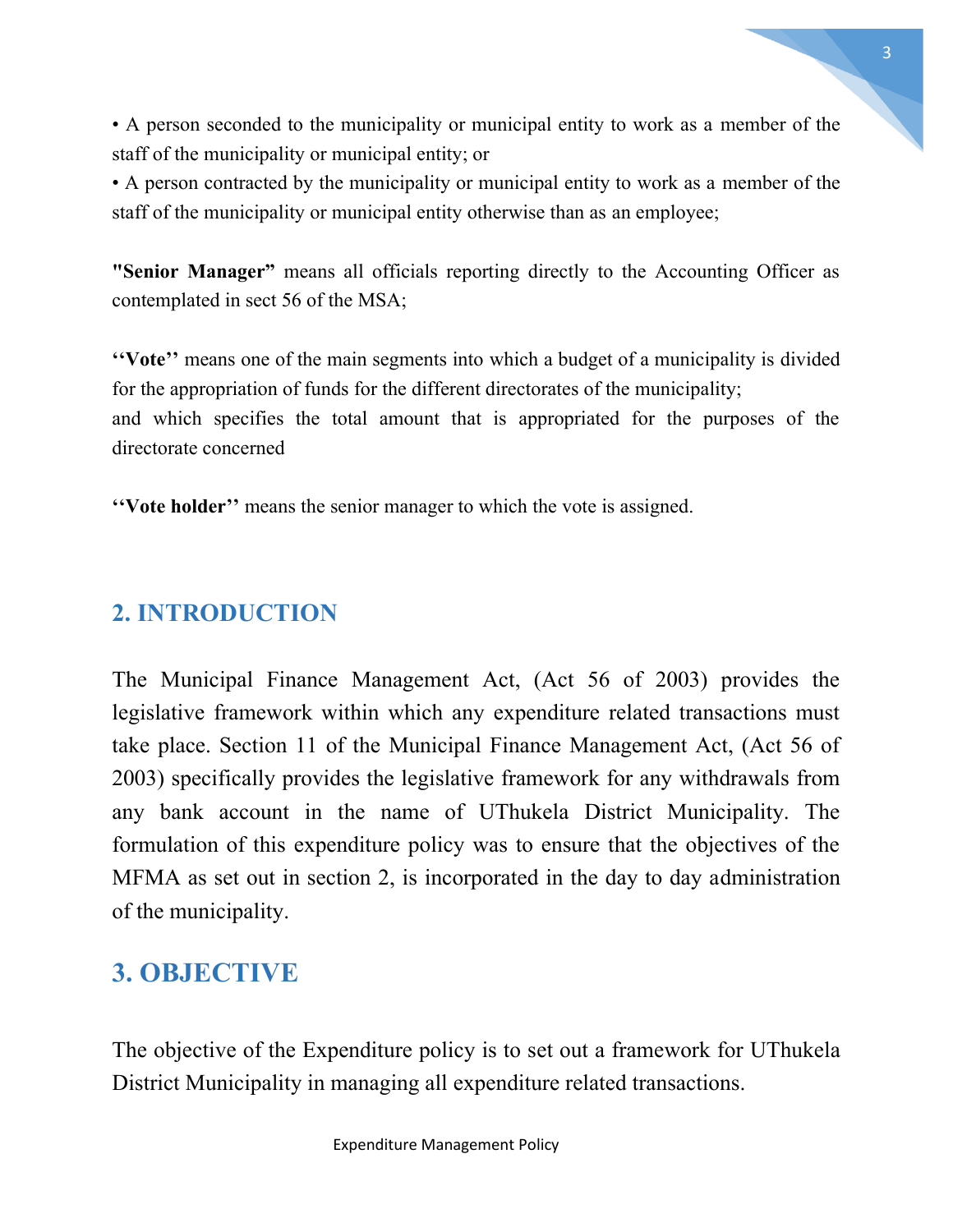- Ensure that all monies owing by the municipality be paid within 30 days of receiving the relevant invoice, unless prescribed otherwise for the certain categories of expenditure. As per Municipal Finance Management Act, 2003 (Act No.53 of 2003)
- To ensure adherence to all laws and regulation that governs the Municipality.

### **4. EXPENDITURE MANAGEMENT**

# 4.1. Creditors

- All money owed by the Municipality must be paid within thirty (30) days of receiving the relevant invoice or statement, unless prescribed otherwise for certain categories of expenditure.
- Payments will only be made directly to the person or institution to which a contract was awarded to and from which the invoice is received for legally rendering the service to the Municipality. Unless agreed otherwise for the reasons as may be prescribed.
- Payment can also be paid to the cessionary in case there was a cession, but provided that the cession was approved by the delegated person or Accounting officer of the District Municipality
- All requests for payment, must be properly authorized and accompanied by the relevant invoices and supporting documentation must reach the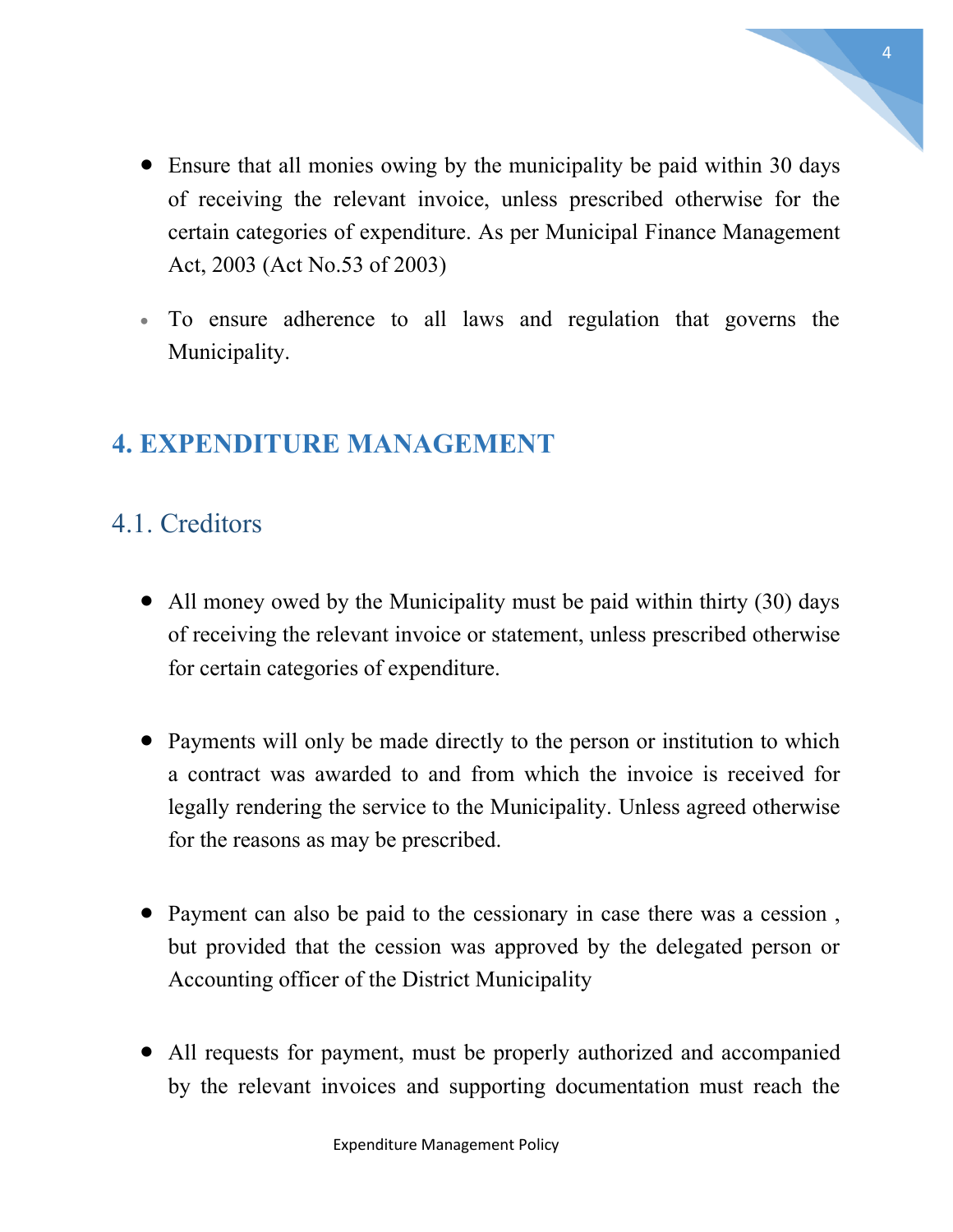Creditors' Department at least 3 days (72 hours) before the expenditure payment cycle date.

- All late payment received after the closing date or period of the cycle must be accompanied by the urgent payment form for that payment to be processed
- Senior Managers shall advise the CFO in writing of the names of officials empowered by the Accounting Officer to authorize payment of accounts, together with their specimen signatures.
- Direct payment's Invoices submitted for payment to Creditors section by any department shall be in such form as may be required by the CFO and must state the reference to the relevant vote to meet such payment.

#### **When a department authorises the payment of accounts the signatory Certifies and authorises that:-**

- a) All processes in terms of the Supply Chain Management Policy of the Municipality had been followed;
- b) The goods or services have been received and rendered in good order and are under the control of the Municipality;
- c) The invoice has not previously been submitted for payment;
- d) Sufficient budgetary provisions exists;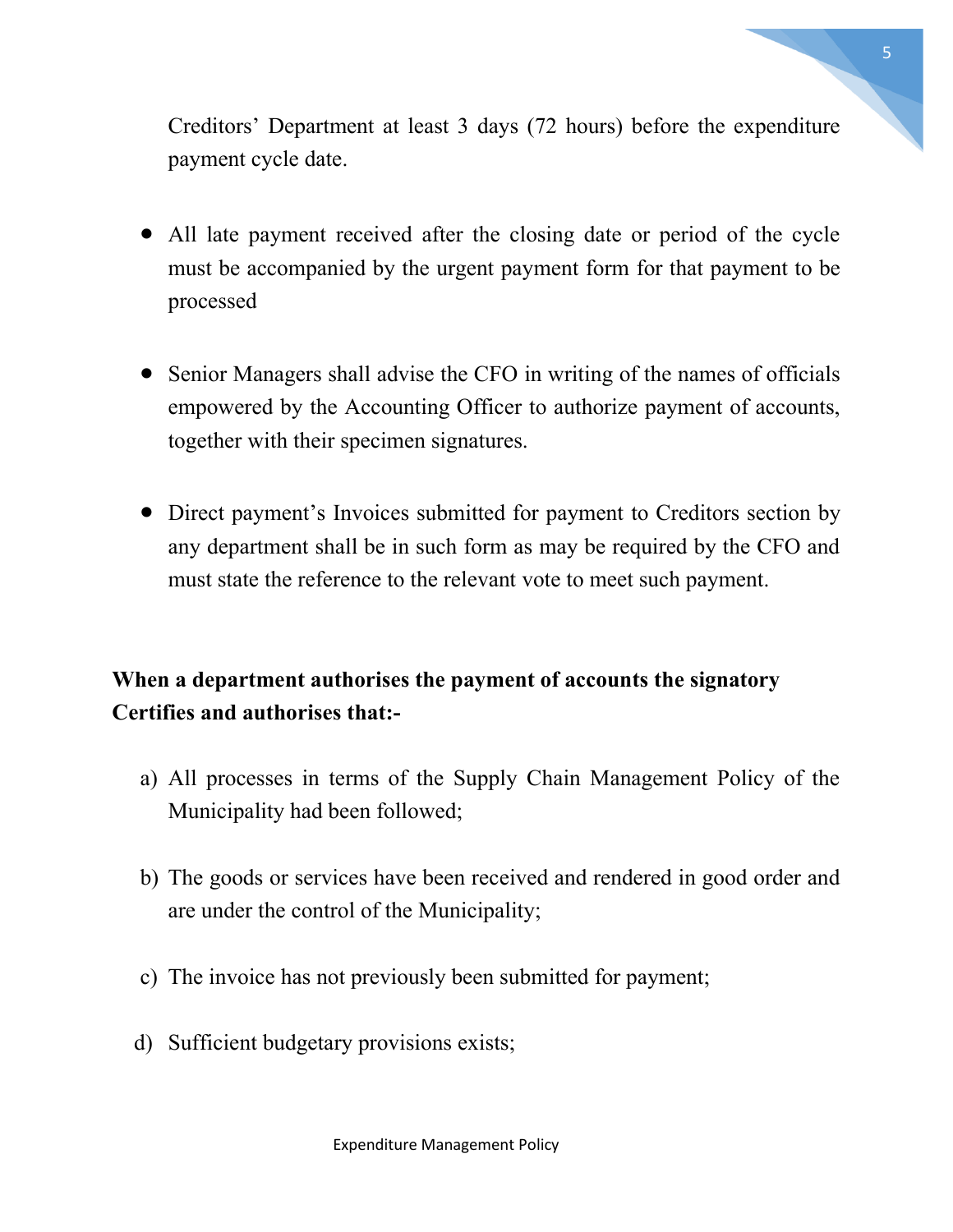

#### **Before payment is processed the Creditors Department shall check:-**

- a) That all invoices inclusive of vat are in accordance with SARS regulations.
- b) That all invoices are in accordance with the attached appointment letters, contracts, orders and progress report (in case of projects), timesheets or any other relevant documents pertaining to the invoice.
- c) Ensure that invoice total balances to the order
- d) Any discounts to which the municipality is entitled to have been deducted;
- e) The account has previously not been paid;
- f) Sufficient budgetary provisions exists. and
- g) The company banking details are on the invoice

5.3.8. All payments due by the Municipality shall be made by cheque or approved electronic payment method drawn from the primary banking account of the District Municipality.

#### 4.2. Interest on late payments